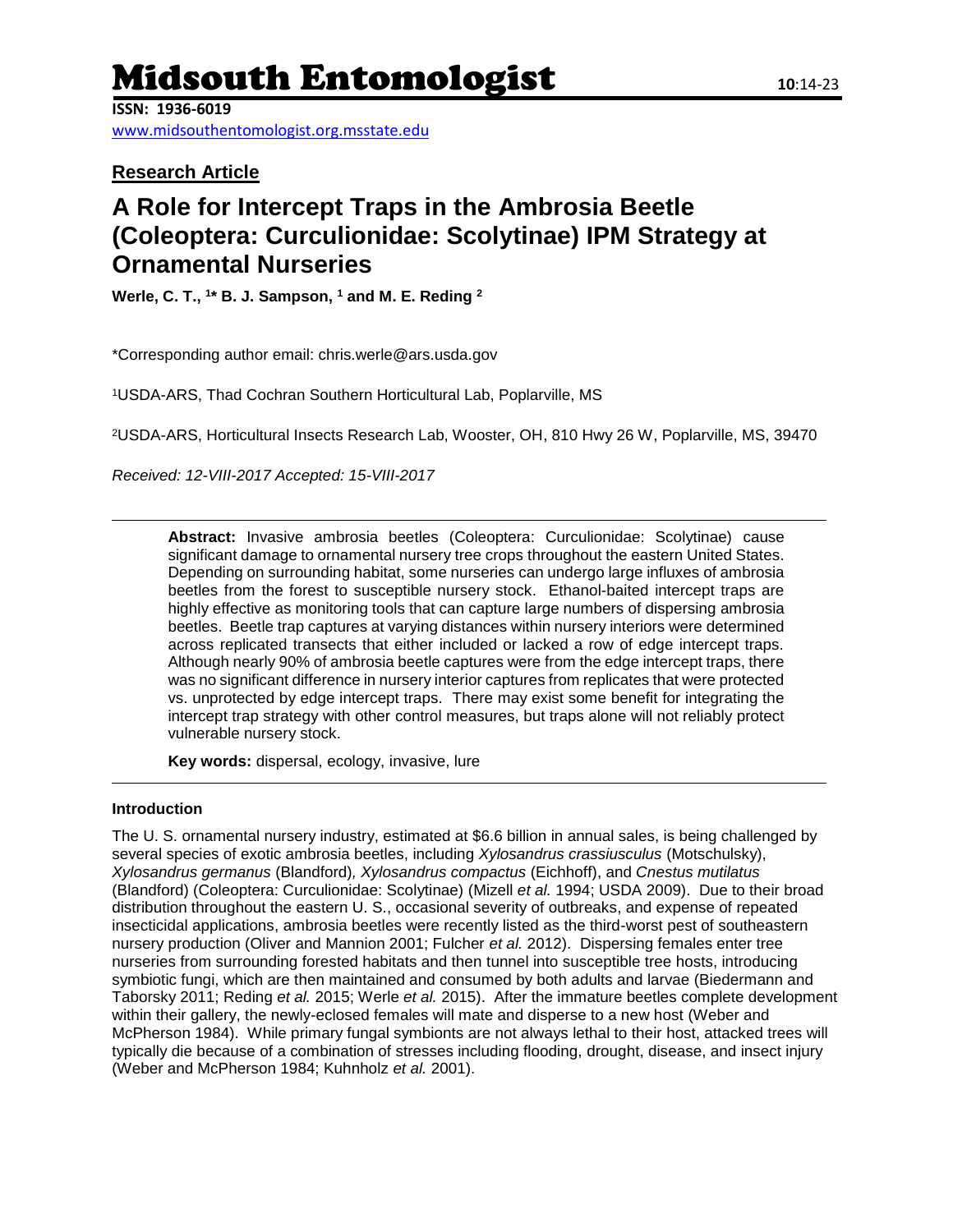It is during the critical dispersal period that ambrosia beetles are particularly vulnerable to control measures because before and after dispersal, these tree-infesting beetles are well protected from insecticide applications. While they do use visual cues in host selection, ambrosia beetles rely primarily on the plant stress volatile ethanol to locate hosts during their dispersal flights (Ranger *et al.* 2012, 2013, 2015; Werle *et al.* 2014). Standard management recommendations include monitoring spring flights using traps baited with ethanol lures in order to detect the optimal time to begin applying pyrethroid insecticides (Hudson and Mizell 1999; Ranger *et al.* 2010, 2012; Reding *et al.* 2010, 2011). Peak dispersal flights for female ambrosia beetles normally occur in spring, followed by a summer decline, but some regions report a second, smaller flight in late summer (Hudson and Mizell 1999; Oliver and Mannion 2001; Reding *et al.* 2010; Werle *et al.* 2012, 2015).

Although ambrosia beetle dispersal can cover a relatively long distance (>200 m), the majority of individuals (~70%) can be captured within 13 m of the surrounding forest habitat (Reding *et al.* 2015; Werle *et al.* 2015). Thus, greater protection may be afforded to susceptible nursery crops that are placed >50 m from the nursery or forest edge. Because ethanol-baited traps will capture and kill a large proportion of dispersing females, a mass-trapping approach at the nursery or forest interface has potential as a stand-alone control measure, or may allow for reduced insecticidal inputs (Huber *et al.* 1979; Reding *et al.* 2015; Werle *et al.* 2015). Therefore, our research objectives include (1) determining the proportion of dispersing female ambrosia beetles that can be intercepted by a row of traps at the nursery edge and (2) verifying how far from the nursery or forest edge that nursery stock should be placed to avoid ambrosia beetle attacks.

#### **Materials and Methods**

Experimental locations. Two commercial nurseries were used as research sites, one in Tangipahoa Parish (30°47'30.39"N, 90°20'37.91"W), Louisiana and the other in Stone County (30°47'59.92"N, 89°15'21.64"W), Mississippi. The Louisiana site was surrounded by a combination of managed pine and natural mixed hardwood trees on three sides, with a road and residential area on the fourth side. The pine stand at the Louisiana site was subjected to a prescribed burn in February 2016, before the beginning of our study. The Mississippi site was bordered by managed pine forest on two sides, a barren sand or gravel pit on the third side, and a road with residential areas on the fourth side. The pine stand at the Mississippi site last received a prescribed burn in 2011.

Trapping methodology. Traps were constructed using two recycled soda bottles (~0.6 L and 2 L sizes) attached with a Tornado Tube (Steve Spangler Science, Englewood, CO) (Oliver *et al.* 2004; Ranger *et al.* 2010; Reding *et al.* 2011). The upper 2 L bottle had three rectangular openings (length 15 cm, width 6 cm) cut into the sides to allow beetle entry, while the 0.6 L collecting bottle below was partially filled with propylene glycol to kill and preserve insects. Traps were baited with slow-release (65 mg or day at 25° C) ethanol lures (AgBio, Westminster, CO) and suspended about 1 m above the ground with Japanese beetle trap stands (Tanglefoot, Grand Rapids, MI). Experimental design was randomized complete blocks (three replicates or site) with treatments consisting of (1) nursery interior traps placed at varying distances (13 m, 25 m, 50 m, and 100 m) from the nursery or forest edge and (2) presence or absence of a row of edge (0 m) intercept traps (n=7) separated from each other by 12.5 m and alternated among the blocks for each two-week collection period (Fig. 1). Research plots were separated from the lateral and distal nursery edges by at least 200 m.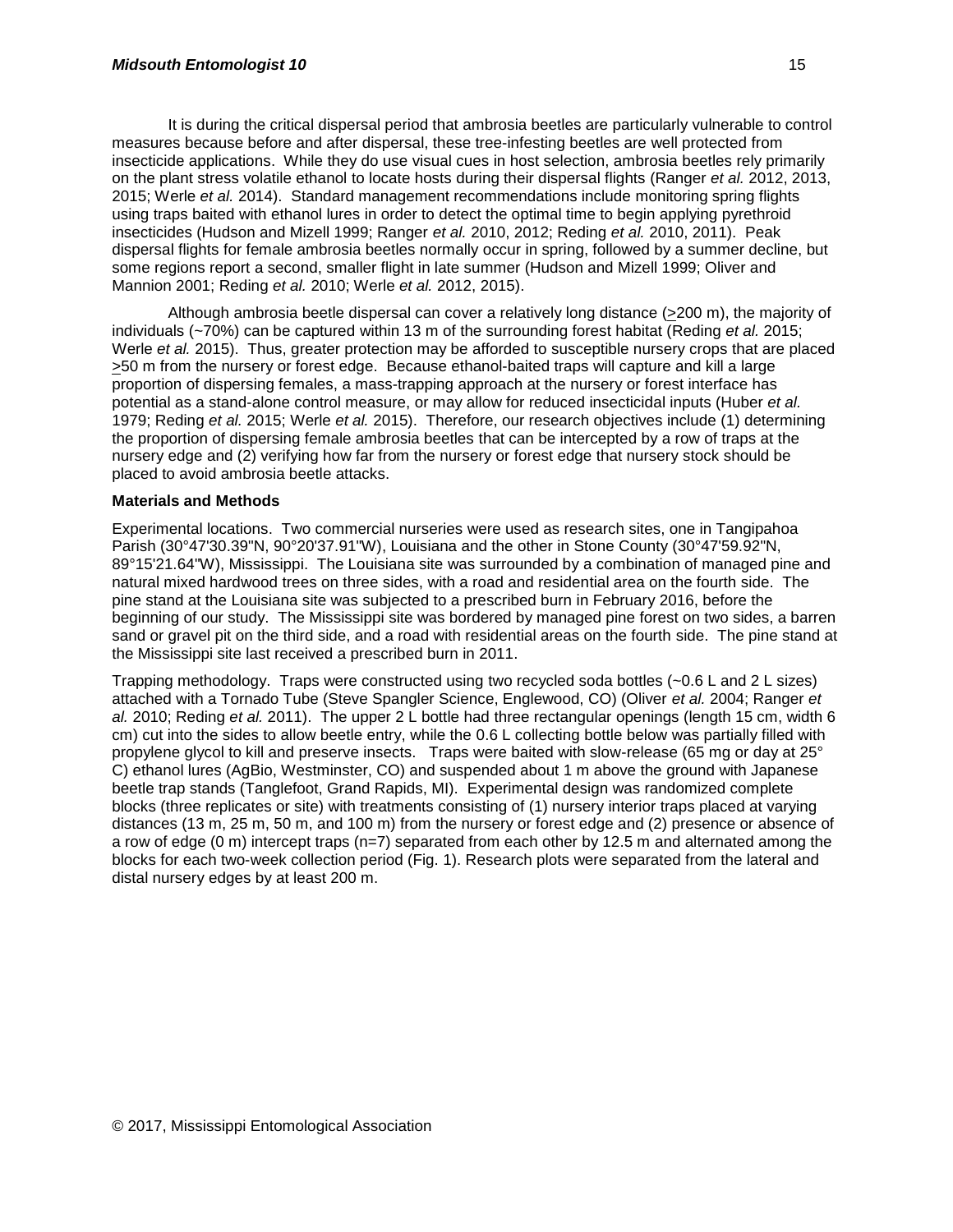

**Fig. 1.** Graphic representation of research plots, including edge intercept traps ( $n = 7$ ) separated laterally by 12.5 m each, and nursery interior traps at four distance treatments separated laterally by 25 m each. Presence or absence of edge interceptors was alternated for each two-week collection period.

Traps were deployed in mid-March 2016, with collections made every 2 weeks from 5 April to 4 October 2016 (n = 13). Ambrosia beetles collected from individual traps were brought back to the laboratory for counts and determination of species using a standard dichotomous key (Rabaglia *et al.* 2006).

Statistical Analysis. Mean cumulative captures of the four most-problematic species of ambrosia beetles (*X. crassiusculus, X. germanus, X. compactus,* and *C. mutilatus*) were compared for each trap type (edge intercept traps vs. interior traps) and also for four-nursery interior trap distance treatments. Other ambrosia beetles captured were identified to species and counted, but were not used in analyses.

After preliminary analysis revealed no significant site\*treatment interactions, data from the two collection sites were pooled and a  $log(x+1)$  transformation was used to meet assumptions of the F-test (Proc Univariate, SAS). Mean captures of four-target species were analyzed using analysis of variance (ANOVA) with two separate methods. The first method included only replicates that had edge intercept traps and compared captures from edge interceptors vs. interior traps (PROC GLM, SAS). The second method included all replicates and compared (a) captures from interior traps that were protected by edge interceptors vs. those that were unprotected, (b) captures from each of four distance treatments, and (c) captures from four distance treatments in protected vs. unprotected replicates.

## **Results**

Nearly 1,700 specimens from four-target species were captured, with the most numerous being *X. compactus* (57%), followed by *X. crassiusculus* (41%), *C. mutilatus* (1%), and *X. germanus* (<1%) (Table 1). While more specimens were collected from the Mississippi site  $(F = 22.52; df = 1, 82; P < 0.001)$ , the trap types performed similarly at each location (i.e., no site\*trap-type interaction) (F = 2.02; df = 1, 82; P > 0.159). Nearly nine times more beetles were collected at the forest edge as compared with the nursery interior (edge versus interior traps, Fig. 2), representing a significant difference in capture ( $F = 80.76$ ; df = 1, 82; P < 0.001) at both sites.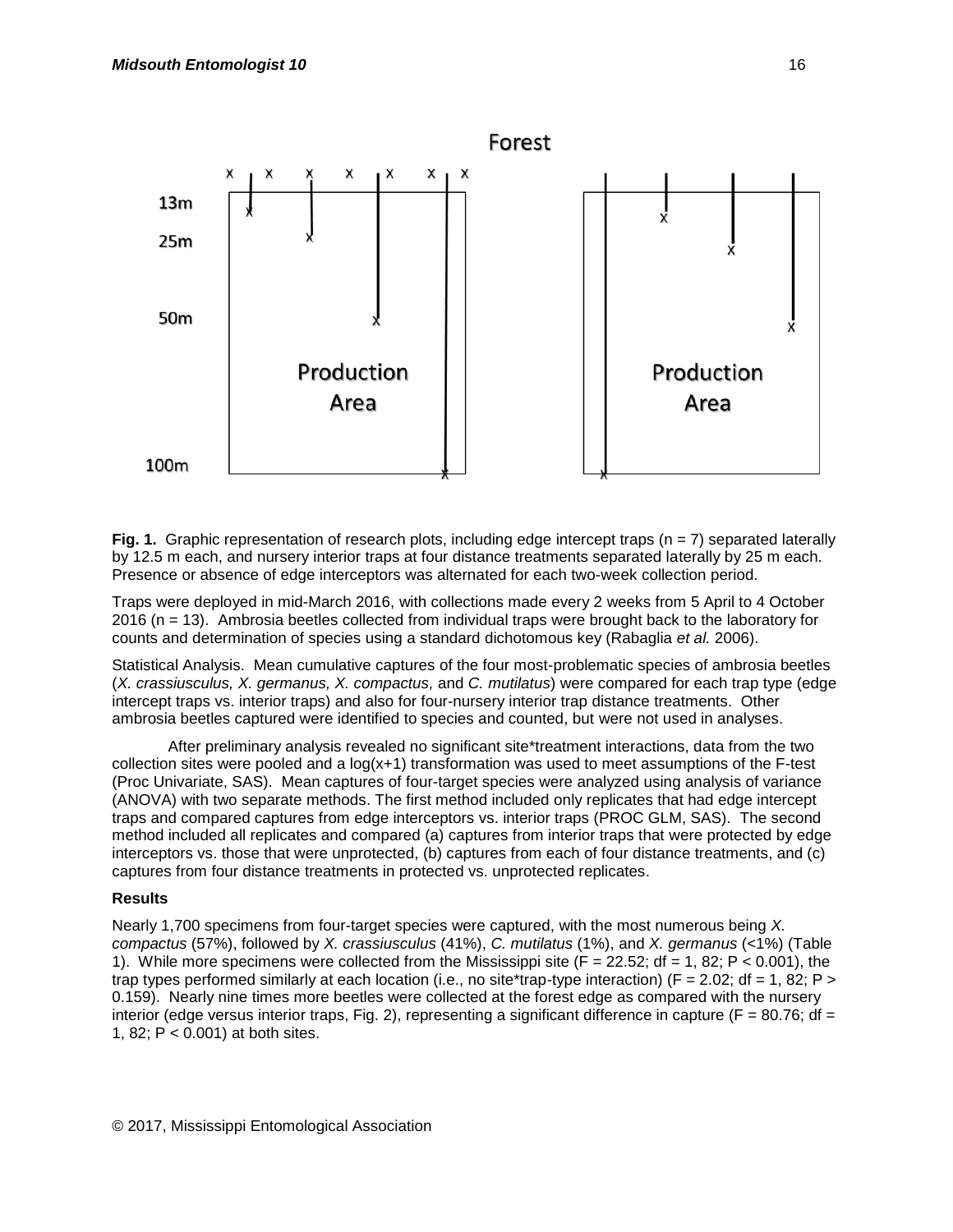

**Fig. 2.** Mean bi-weekly ambrosia beetle captures ( $\pm$  SE) from edge interceptor vs. nursery interior traps in replicates that only had both trap types. Significantly higher captures in edge intercept traps are evident from every collection period.

However, beetles still flew into the nursery interior at similar rates regardless of presence or absence of edge interceptors. When comparing replicates that included edge intercept traps against those lacking edge interceptors, we found no discernible effect on beetle capture  $(F = 0.61$ ; df = 1, 301; P > 0.436) (Fig. 3) at any of four trapping distances (F = 1.02; df = 3, 301; P > 0.386) or replicate plots (F = 1.49; df = 2,  $301$ ; P > 0.228). Beetle captures did decline with trap distance from the woodland edge (F = 2.72; df =  $3=3, 301$ ; < 0.045).



Fig. 3. Mean bi-weekly ambrosia beetle captures ( $\pm$  SE) from each of four nursery interior trap distances in replicates that were either protected or unprotected by edge intercept traps.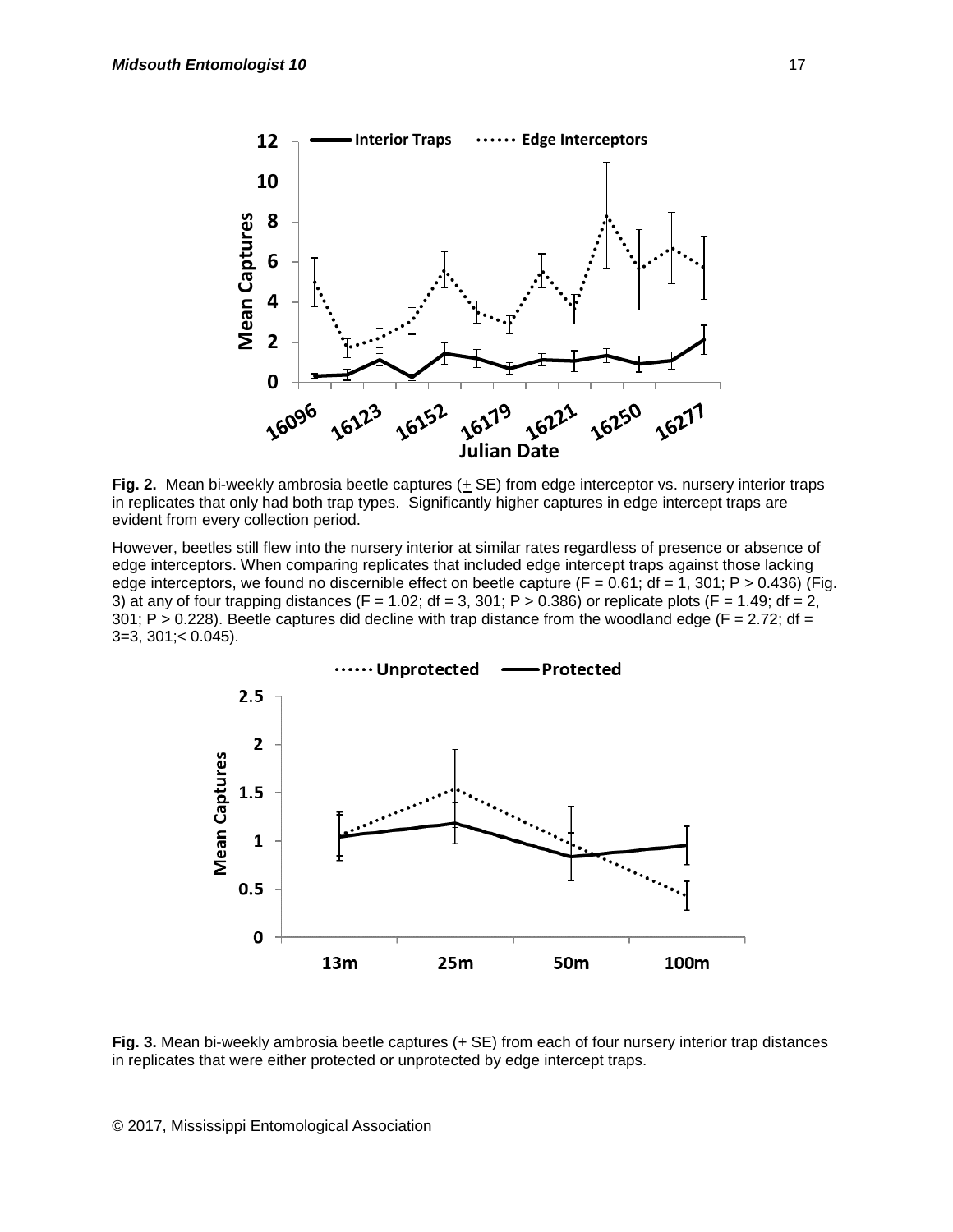| <b>Species</b>                          | % total specimens                |      |
|-----------------------------------------|----------------------------------|------|
|                                         | Tangipahoa Pa., LA Stone Co., MS |      |
| Ambrosiodmus lecontei Hopkins           |                                  | 0.3  |
| Ambrosiodmus rubricollis (Eichhoff)     | 0.20                             |      |
| Cnestus mutilatus (Blandford)           | 3.1                              | 0.1  |
| Cyclorhipidion bodoanum (Reitter)       |                                  | 0.1  |
| Dryoxylon onoharaense (Murayama)        | 0.2                              | 0.1  |
| Euwallacea validus (Eichhoff)           |                                  | 0.2  |
| Monarthrum mali (Fitch)                 | 0.4                              | 0.2  |
| Xyleborinus octiesdentatus (Murayama)   | 0.2                              | 0.7  |
| Xyleborinus saxeseni (Ratzeburg)        | 6.7                              | 2.4  |
| <b>Xyleborus affinis Eichhoff</b>       | 2.8                              | 1.6  |
| <b>Xyleborus celsus Eichhoff</b>        | 0.4                              | 0.1  |
| Xyleborus ferrugineus (F.)              | 2.0                              | 0.8  |
| Xylosandrus compactus (Eichhoff)        | 8.6                              | 69.2 |
| Xylosandrus crassiusculus (Motschulsky) | 75.0                             | 23.5 |
| Xylosandrus germanus (Blandford)        | 0.4                              | 0.6  |

**Table 1.** Species composition of ambrosia beetles (Coleoptera: Curculionidae) captured in ethanol-baited bottle traps at ornamental tree nurseries in Louisiana and Mississippi in 2016.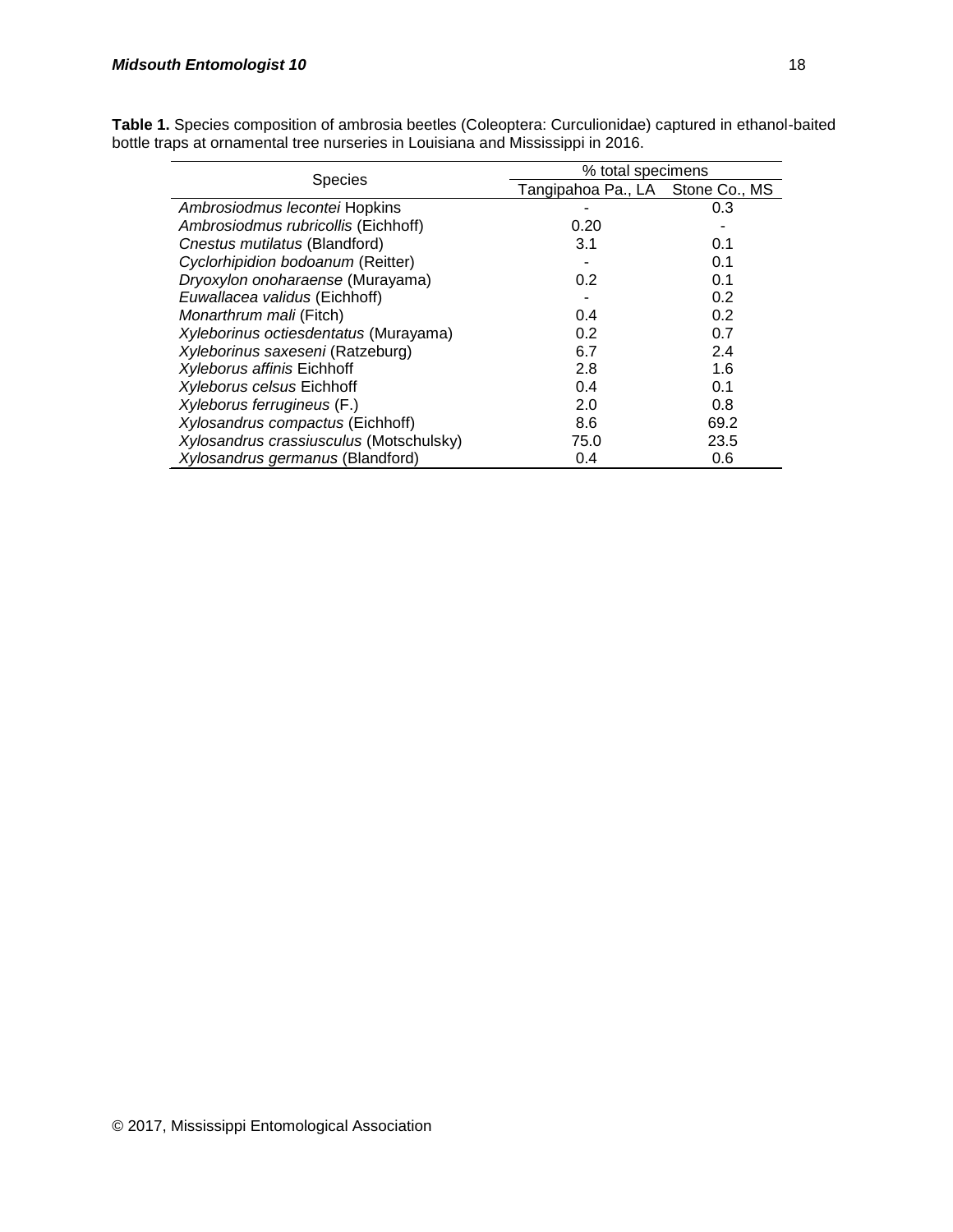#### **Discussion**

While prior records exist for *X. germanus* in Mississippi (http: or or www.barkbeetles.info), these collections represent the first made in the course of our ambrosia beetle research over the past five years, and may indicate an expanding range of this exotic invasive pest (Werle *et al.* 2012, 2014, 2015, 2017). As the primary culprit of nursery losses due to ambrosia beetle attacks in northeastern and midwestern nurseries, the greater prevalence of *X. germanus* in southern Mississippi will be of great interest to regional ornamental production nurseries (Ranger *et al.* 2016).

Range expansions for *C. mutilatus* have been recently reported from Kentucky and Pennsylvania, but captures of this increasingly important pest remained relatively static from prior reports in southern Mississippi (Barringer 2016; Leavengood 2013; Werle *et al.* 2015). And while captures of *X. compactus*  and *X. crassiusculus* continued to be most prevalent in this study, *X. compactus* has become the dominant species as compared with prior research in southern Mississippi (Werle *et al.* 2015).

Following summer decline in activity that has been previously reported from Mississippi and Louisiana populations, we observed a second peak in late summer that provides further evidence of a bivoltine ambrosia beetle life cycle in this region (Fig. 2). Reports of tree losses to ambrosia beetle attack are less common during this later flight, likely due to fewer abiotic tree stress factors such as frost or flood stress. Even so, awareness of second flight peak may encourage growers to continue a monitoring program using ethanol-baited traps throughout the summer months, providing advance warning for a possible resurgence in ambrosia beetle activity and the need for further preventative applications of insecticides to vulnerable crops.

A non-significant site\*trap type interaction indicates that variability in captures by site was quantitative rather than qualitative and can be explained by relatively low captures from the Louisiana site. Similarly, to prior ambrosia beetle research conducted at this location, a February prescribed burn of surrounding forests appears to have destroyed much of the beetles' overwintering habitat (Werle *et al.* 2015). While this is not a practical management recommendation for many ornamental nurseries, a prescribed burn of peripheral forest habitat does seem likely to reduce ambrosia beetle populations at some sites.

With nearly 90% of ambrosia beetle captures coming from edge intercept traps, this study supports findings of prior research that indicated a decrease in captures as distance from the forest increased (Reding *et al.* 2015, Werle *et al.* 2015). Although presence of edge intercept traps consistently reduced the number of ambrosia beetles migrating into the nursery interior, the fact that they were not 100% effective may prevent mass-trapping from being recommended as a stand-alone control measure (Fig. 2). Even though ambrosia symbionts are not generally considered to be as virulent as some plant pathogens, there is evidence that even a small number of beetle attacks will reduce ornamental tree growth, hindering marketability and potentially leading to mortality in previously weakened trees (Oliver and Mannion 2001; Ploetz *et al.* 2013; Ranger *et al.* 2013). Ambrosia beetles are also known to vector other non-symbionts that are primary tree pathogens, including those that cause Dutch elm and laurel wilt diseases, so a preferred beetle management program would be one with extremely high efficacy (Batra 1966; Buchanan 1941; Carrillo *et al.* 2014; Weber and McPherson 1984).

Despite the high proportion of beetle captures from edge intercept traps, they did not significantly impact captures from nursery interior traps placed at varying distances into the nursery. In fact, at the distal 100 m traps, collections of ambrosia beetles were actually higher from replicates protected by edge intercept traps as compared with unprotected replicates. This trend was also reported from prior studies and likely indicates an influx of beetles from habitats at the opposite end of the nurseries (Reding *et al.* 2015; Werle *et al.* 2015).

Each nursery represents a unique habitat with soil conditions, forest vegetation, and land uses that can vary considerably even within a site. These contrasting environments can allow for significant differences in insect populations, and it is not difficult to identify certain 'hotspots' of ambrosia beetle activity within a large nursery. We hypothesize that high-density ambrosia beetle populations within certain replicates seemed to overwhelm the edge interceptors and disperse past them into the nursery interior, as compared with other replicates that had lower beetle pressure. This supposition is supported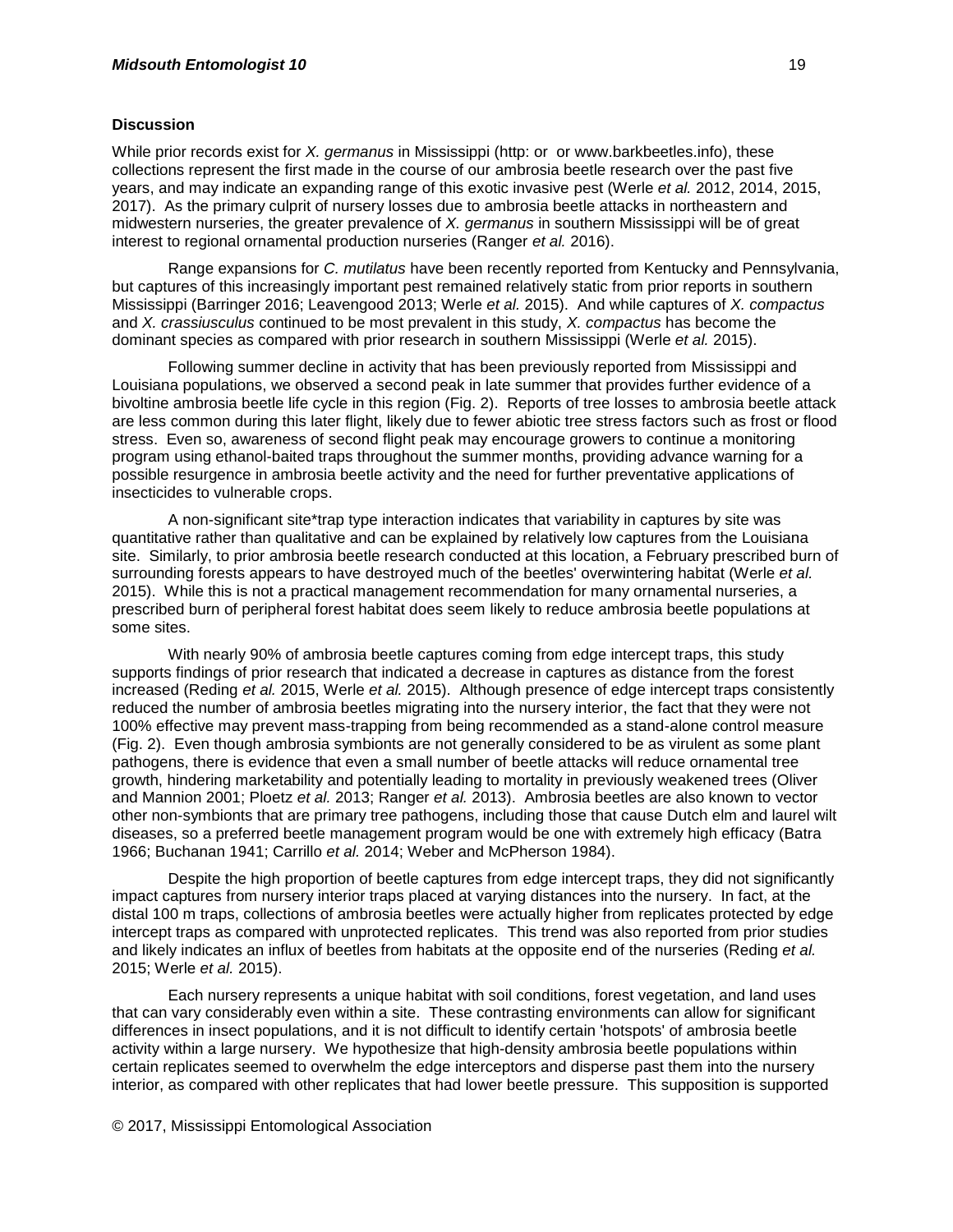by previous observations of greater ambrosia beetle dispersal distances from larger source populations (Reding *et al.* 2015; Werle *et al.* 2015). Furthermore, it has been posited that, while smaller populations of invasive insects can be suppressed or even eradicated using a mass-trapping technique, larger or more established populations may be less vulnerable to this control strategy (Brockerhoff *et al.* 2010; El-Sayed *et al.* 2006).

In conclusion, a mass-trapping strategy can intercept large numbers of dispersing ambrosia beetles at nursery or forest interface before they have a chance to attack vulnerable nursery stock, but on its own, this method will not reliably protect the crop. There may still exist potential to combine intercept traps with a reduced pesticide input or another control measure. However, determining costeffectiveness of integrating interception traps with other IPM controls will require further field trials. As a result, our future research objectives include a 'push-pull' strategy incorporating a ring of baited intercept traps (pull) surrounding trees treated with repellent semiochemicals (push), with the hope of finding a less insecticide-intensive management program that can protect ornamental tree crops.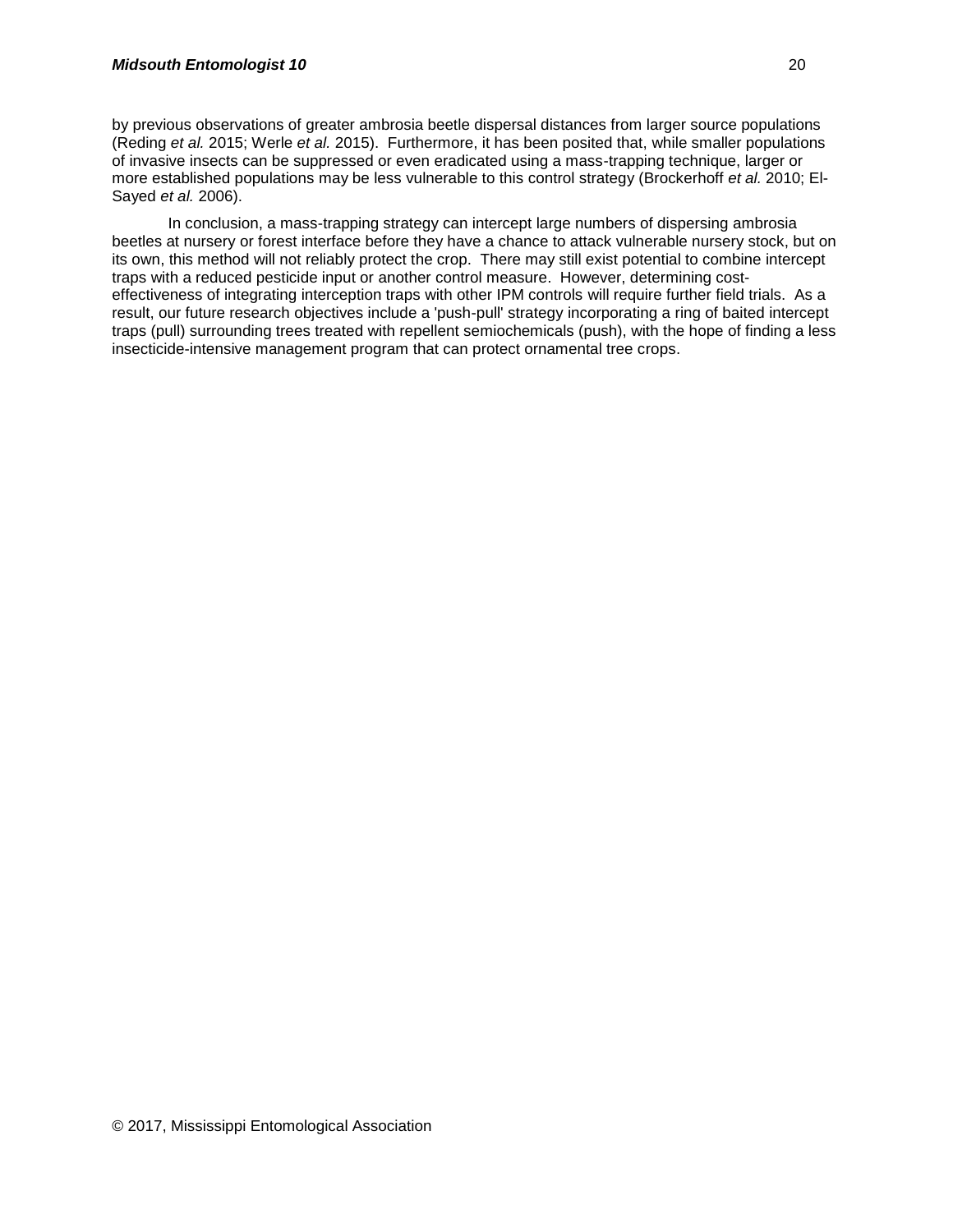#### **References**

- **Barringer, L. 2016.** First record of the camphor shot borer, *Cnestus mutilatus* (Blandford) (Coleoptera: Curculionidae: Scolytinae) in Pennsylvania. Insecta Mundi 0519: 1-2.
- **Batra, L. R. 1966.** Ambrosia fungi: Extent of specificity to ambrosia beetles. Science 153: 193-195.
- **Biedermann, P. H. W., and M. Taborsky. 2011.** Larval helpers and age polytheism in ambrosia beetles. Proc. Natl. Acad. Sci. 108: 17064-17069.
- **Brockerhoff, E. G., A. M. Liebhold, B. Richardson, and D. M. Suckling. 2010.** Eradication of invasive forest insects: concepts, methods, costs and benefits. N. Z. J. For. Sci. 40: S117-S135.
- **Buchanan, W. D. 1941.** Experiments with an ambrosia beetle, *Xylosandrus germanus* (Blfd.). J. Econ. Entomol. 34: 367-369.
- **Carrillo, D., R. E. Duncan, J. N. Ploetz, A. F. Campbell, R. C. Ploetz, and J. E. Pena. 2014.** Lateral transfer of a phytopathogenic symbiont among native and exotic ambrosia beetles. Plant Pathol. 63: 54-62.
- **El-Sayed, A. M., D. M. Suckling, C. H. Wearing, and J. A. Byers. 2006.** Potential of mass trapping for long- term pest management and eradication of invasive species. J. Econ. Entomol. 99: 1550- 1564.
- **Fulcher, A., W. E. Klingeman, J-H. Chong, A. LeBude, G. R. Armel, M. Chappell, S. Frank, F. Hale, J. Neal, S. White, J. Williams-Woodward, K. Ivors, C. Adkins, A. Senesac, and A. Windham. 2012.** Stakeholder vision of future direction and strategies for southeastern U.S. nursery pest research and extension programming. J. of Integr. Pest Manage. 3: 1-8.
- **Huber, R. T., L. Moore, and M. P. Hoffmann. 1979.** Feasibility study of area-wide pheromone trapping of male pink bollworm moths in a cotton insect pest management program. J. Econ. Entomol. 72: 222-227.
- **Hudson, W. and R. Mizell. 1999.** Management of Asian ambrosia beetle, *Xylosandrus crassiusculus*, in nurseries. Proc. South. Nursery Assoc. Res. Conf. 44: 198-201.
- **Kuhnholz, S., J. H. Borden, and A. Uzunovic. 2001.** Secondary ambrosia beetles in apparently healthy trees: Adaptations, potential causes and suggested research. Integr. Pest Manage. Rev. 6: 209-219.
- **Leavengood, J. M. 2013.** First record of the camphor shot borer, *Cnestus mutilatus* (Blandford 1894), (Curculionidae: Scolytinae: Xyleborini) in Kentucky. Insecta Mundi 0308: 1-3.
- **Mizell, R., S. K. Braman, B. Sparks, and W. Hudson. 1994.** Outbreak of the Asian ambrosia beetle *Xylosandrus crassiusculus* (Motschulsky) is cause for concern. Proc. South. Nursery Assoc. Res. Conf. 39: 191-193.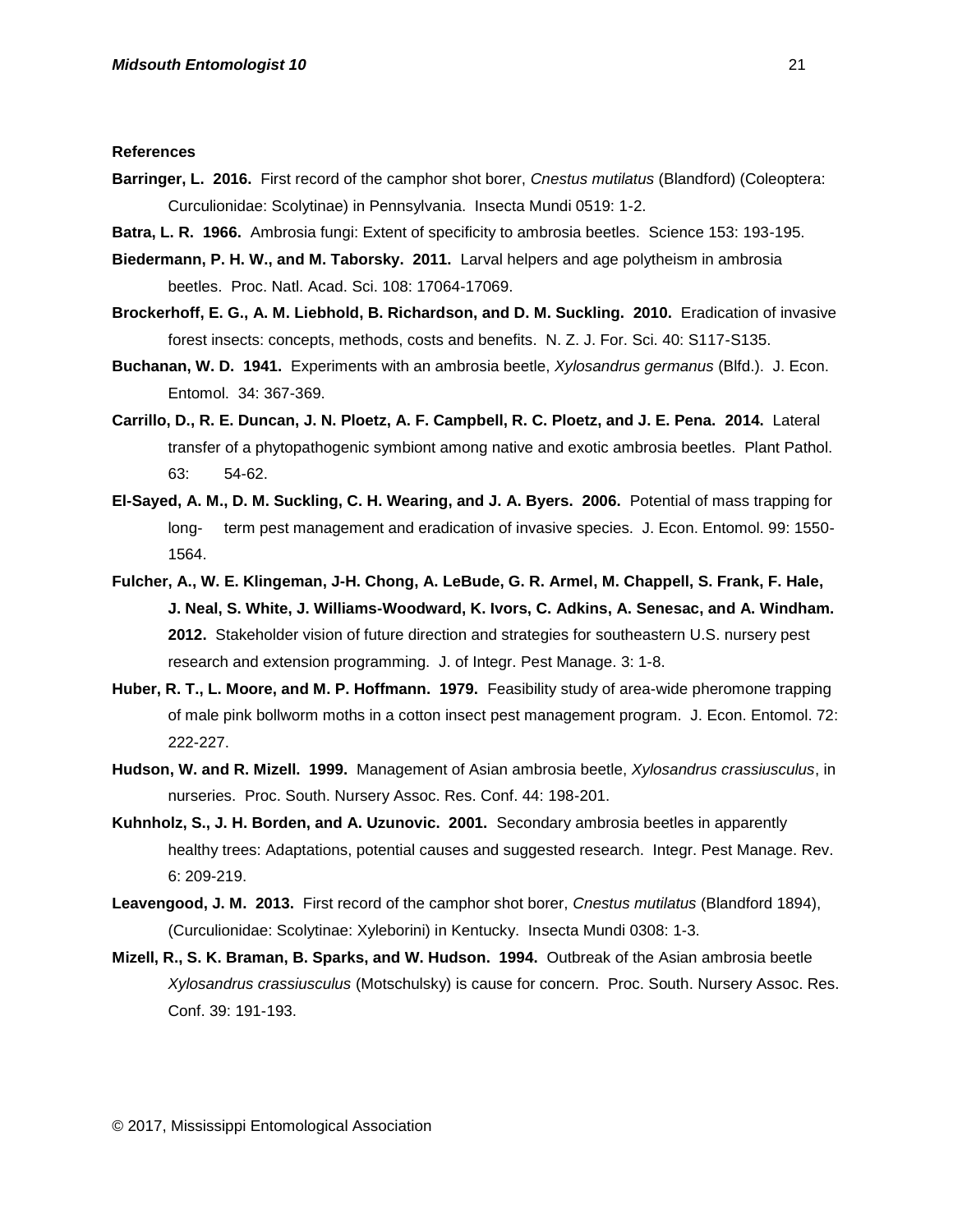- **Oliver, J. B. and C. M. Mannion. 2001.** Ambrosia beetle (Coleoptera: Scolytidae) species attacking chestnut and captured in ethanol-baited traps in middle Tennessee. Environ. Entomol. 30: 909- 918.
- **Oliver, J. B., N. N. Youssef, and M. A. Halcomb. 2004.** Comparison of different trap types for collection of Asian ambrosia beetles. Proc. South. Nursery Assoc. Res. Conf. 49: 158-163.
- **Ploetz, R. C., J. Hulcr, M. J. Wingfield, and Z. W. de Beer. 2013.** Destructive tree diseases associated with ambrosia and bark beetles: Black swan events in tree pathology? Plant Dis. 95: 856-872.
- **Rabaglia, R. J., S. A. Dole, and A. I. Cognato. 2006.** Review of American Xyleborina (Coleoptera: Curculionidae: Scolytinae) occurring North of Mexico, with an illustrated key. Ann. Entomol. Soc. Am. 99: 1304-1056.
- **Ranger, C. M., M. E. Reding, A. B. Persad, and D. A. Herms. 2010.** Ability of stress-related volatiles to attract and induce attacks by *Xylosandrus germanus* and other ambrosia beetles. Agric. For. Entomol. 12: 177-185.
- **Ranger, C. M., M. E. Reding, P. B. Schultz, and J. B. Oliver. 2012.** Ambrosia beetle (Coleoptera: Curculionidae) response to volatile emissions associated with ethanol-injected *Magnolia virginiana*. Environ. Entomol. 41: 636-647.
- **Ranger, C. M., M. E. Reding, P. B. Schultz, and J. B. Oliver. 2013.** Influence of flood-stress on ambrosia beetle host-selection and implications for their management in a changing climate. Agric. For. Entomol. 15: 56-64.
- **Ranger, C. M., P. C. Tobin, and M. E. Reding. 2015.** Ubiquitous volatile compound facilitates efficient host location by a non-native ambrosia beetle. Biol. Invasions DOI: 10. 1007 [or s10530-014-](http://dx.doi.org/10.1007/s10530-014-0758-2) [0758-2.](http://dx.doi.org/10.1007/s10530-014-0758-2)
- **Ranger, C. M., M. E. Reding, P. B. Schultz, J. B. Oliver, S. D. Frank, K. M. Addesso, J-H. Chong, B. J. Sampson, C. T. Werle, S. Gill, and C. Krause. 2016.** Biology, ecology, and management of nonnative ambrosia beetles (Coleoptera: Curculionidae: Scolytinae) in ornamental plant nurseries. J. Integr. Pest Manage. 7: 1-23.
- **Reding, M. E., J. B. Oliver, P. B. Schultz, and C. M. Ranger. 2010.** Monitoring flight activity of ambrosia beetles in ornamental nurseries with ethanol-baited traps; influence of trap height on captures. J. Environ. Hortic. 28: 85-90.
- **Reding, M. E., P. B. Schultz, C. M. Ranger, and J. B. Oliver. 2011.** Optimizing ethanol-baited traps for monitoring damaging ambrosia beetles (Coleoptera: Curculionidae: Scolytinae) in ornamental nurseries. J. Econ. Entomol. 104: 2017-2024.
- **Reding, M. E., C. M. Ranger, B. J. Sampson, C. T. Werle, J. B. Oliver, and P. B. Schultz. 2015.** Movement of *Xylosandrus germanus* (Coleoptera: Curculionidae) in ornamental nurseries and surrounding habitats. J. Econ. Entomol. 108: 1947-1953.